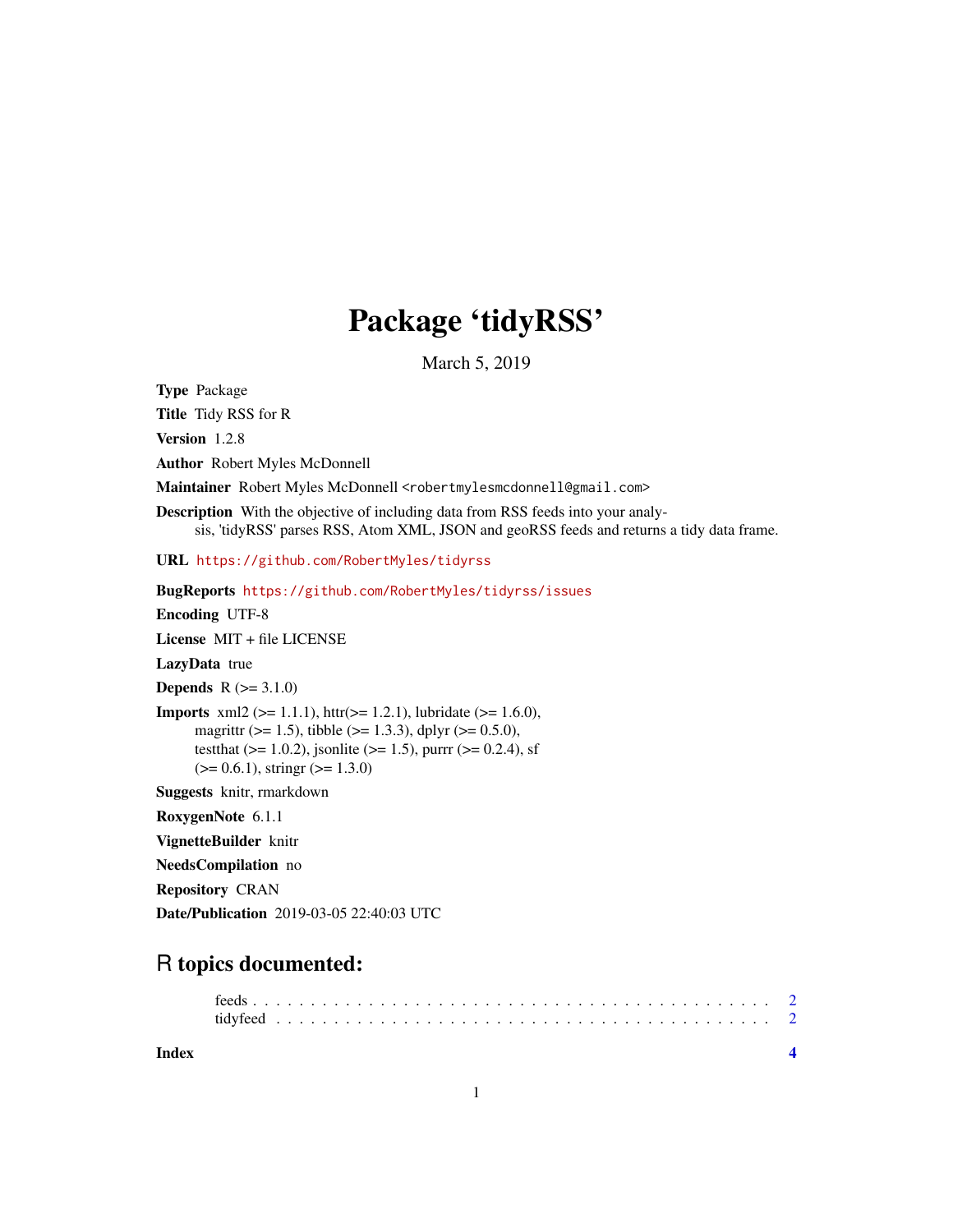<span id="page-1-0"></span>

#### Description

A dataset containing a list of feeds, both RSS and Atom, and a few included that are not real feeds and so produce an error.

#### Usage

feeds

#### Format

A data frame with 72 rows and 1 variable

#### Details

• feeds character. Feed urls.

tidyfeed *Extract a tidy data frame from RSS and Atom and JSON feeds*

#### Description

tidyfeed() downloads and parses rss feeds. The function produces a tidy data frame, easy to use for further manipulation and analysis.

#### Usage

tidyfeed(feed, sf = TRUE, config = list())

#### Arguments

| feed   | (character). The url for the feed that you want to parse.                                                                                                                                                                                            |
|--------|------------------------------------------------------------------------------------------------------------------------------------------------------------------------------------------------------------------------------------------------------|
| sf     | . If TRUE, returns of dataframe.                                                                                                                                                                                                                     |
| config | Additional configuration settings such as http authentication ( $\alpha$ uthenticate()),<br>additional headers $(\text{add}_{\text{heads}}()$ , cookies $(\text{set}_{\text{coolies}}())$ etc. See config()<br>for full details and list of helpers. |

#### Author(s)

Robert Myles McDonnell, <robertmylesmcdonnell@gmail.com>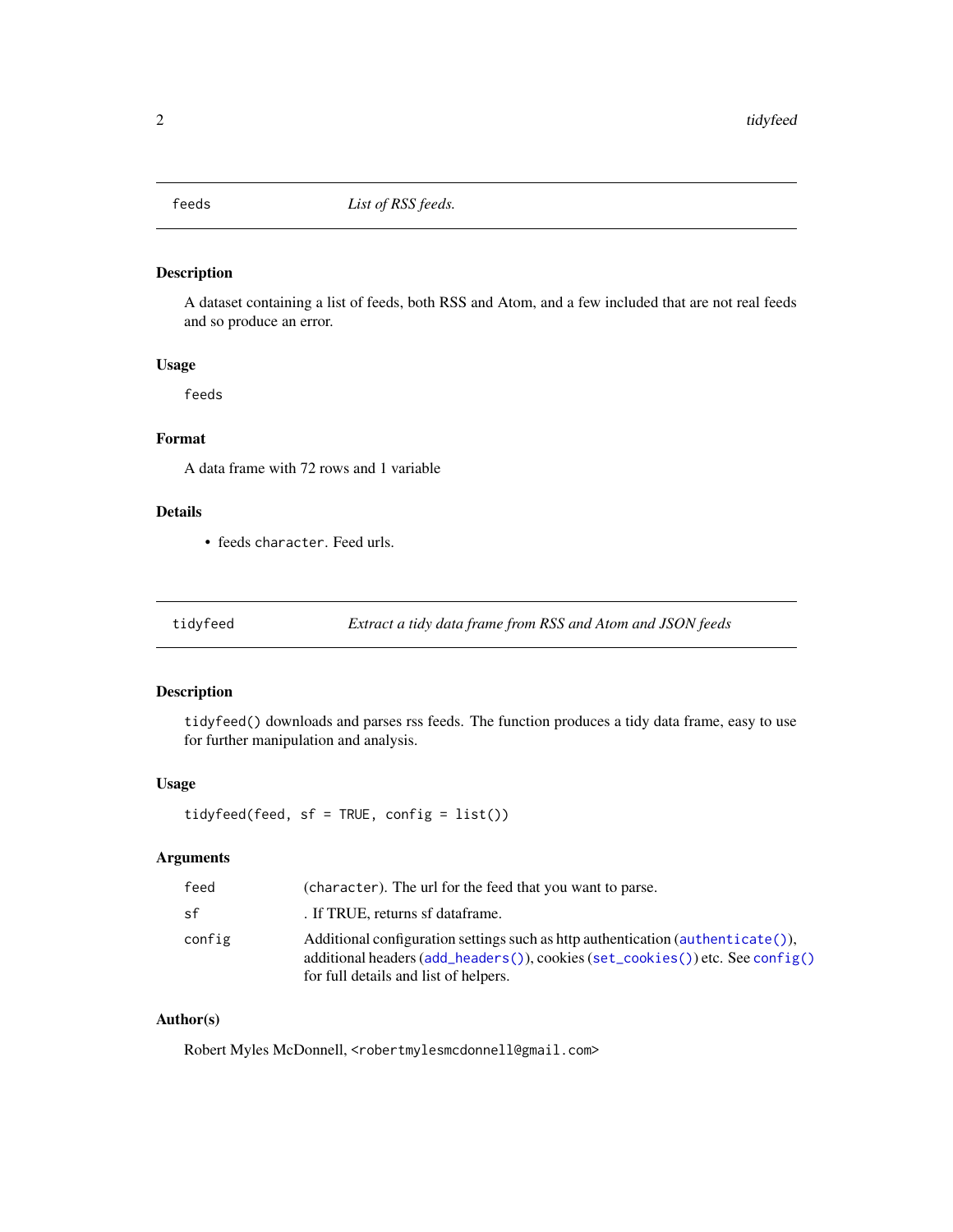#### tidyfeed 3

#### References

<https://en.wikipedia.org/wiki/RSS>

#### Examples

```
## Not run:
# Atom feed:
tidyfeed("http://journal.r-project.org/rss.atom")
# rss/xml:
tidyfeed("http://fivethirtyeight.com/all/feed")
# jsonfeed:
tidyfeed("https://daringfireball.net/feeds/json")
# georss:
tidyfeed("http://www.geonames.org/recent-changes.xml")
```
## End(Not run)